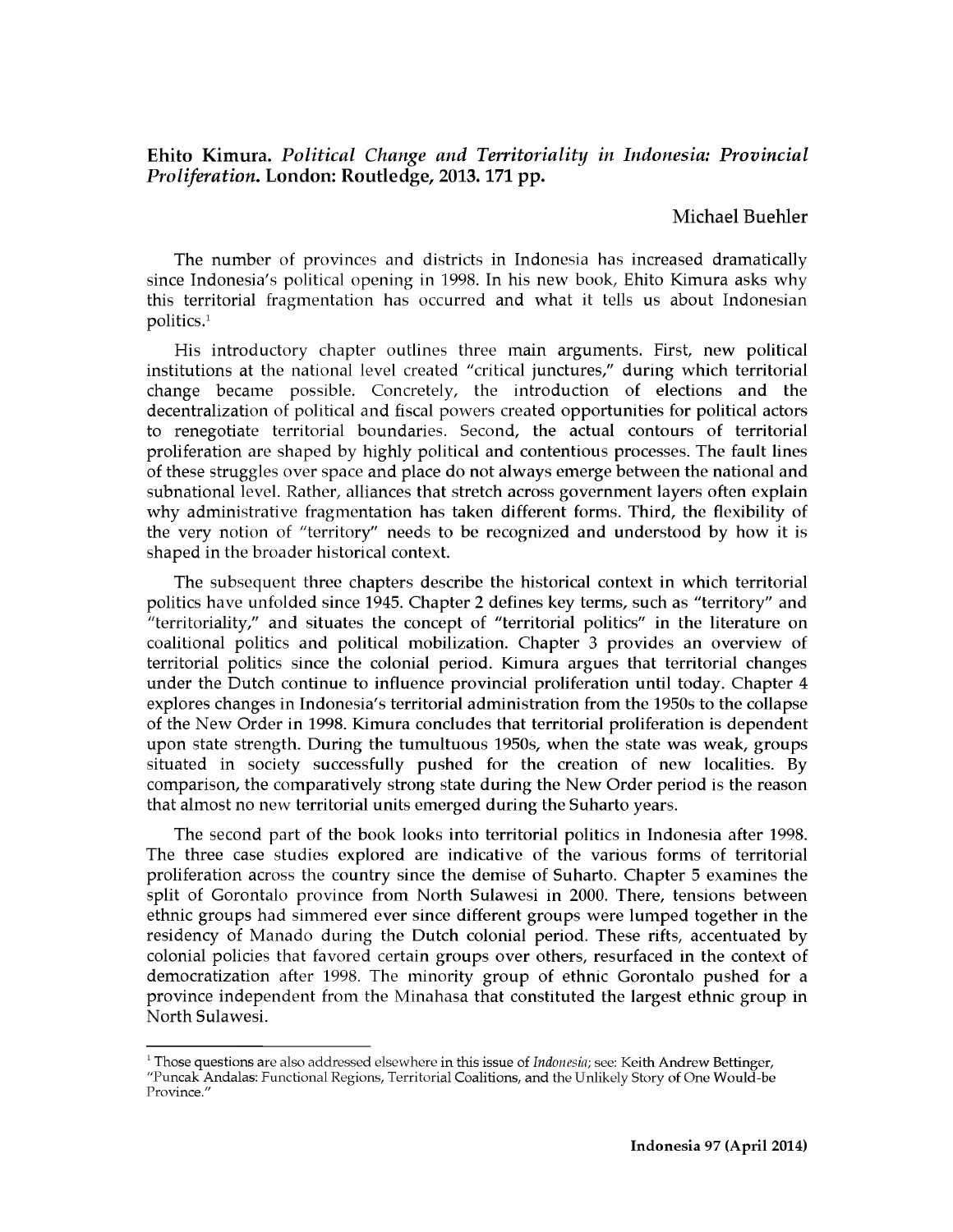## 136 Michael Buehler

In Chapter 6, Kimura shows that the split of Riau into two provinces in 2004 was driven by different factors. Significant socio-economic inequalities layered on top of ethnic and religious differences were not, together, a factor, as was the case in Gorontalo province. Rather, shifting alliances between the central government (Jakarta) and local elites in one part of the province changed the power balance within Riau after 1998 and, ultimately, gave rise to the new Riau Island province. Territorial change, in other words, occurred due to changing relations between the center and the periphery. In Chapter 7, Kimura examines the creation of West Irian province. There, the territorial fragmentation had its origins at the national level. National elites split the province to quell a secessionist movement as well as to strengthen their control over the region's natural resources.

Chapter 8 contains a summary of the arguments and examines whether the concept of "territorial coalitions" explains cases of administrative fragmentation outside Indonesia. To this end, Kimura looks at the proliferation of new administrative units in India and Nigeria. He finds that territorial coalitions that include a variety of actors situated at different government layers have also been the driving force behind the creation of new political entities in these two countries. In India, however, many of these territorial coalitions followed party lines, and political parties were eventually the main beneficiaries of provincial proliferation. In Nigeria, ethnic groups that were spread across administrative layers promoted the creation of new provinces to support regional allies from the same tribe.

Kimura's book is important for several reasons. The devolution of political and fiscal powers in Indonesia after 1998 has triggered a large body of literature on the subject. Most studies examine the implications of decentralization for either national or local politics. Processes by which space is bounded and divided between territories that are often nested within one another are rarely addressed. Furthermore, almost all existing works also implicitly assume that the regulatory framework circumscribing the relations between government layers is shaping politics rather than the other way round. Said differently, in most research on decentralization in Indonesia, the understanding of politics is aspatial as much as the conceptualization of territory and territoriality is apolitical.

Yet, the political and the spatial constitute one another.<sup>2</sup> Kimura's book is one of the first studies of Indonesian politics that takes this issue seriously by explicitly examining how the interactions among political actors situated at different administrative layers shape politics. Kimura also shows that these relations produce space as much as they are shaped by it. Concretely, the democratization of Indonesian politics since 1998 may not have changed considerably the qualifications for being considered among the political elites. Yet, the democratic opening has rendered the relations among these elites more competitive and fragmented. Kimura's book shows that territory and space shape the relationship between these players in important ways. In addition to contributing to our understanding of elite politics and dynamics within the state, Kimura's study also shows the importance of space for our analysis of contentious politics between societal groups and the state in Indonesia after 1998. For example, he shows that territorial coalitions were most successful in establishing new

<sup>2</sup> Henri Lefebvre, *The Production of Space* (Oxford: Blackwell Publishers Ltd., 1991).